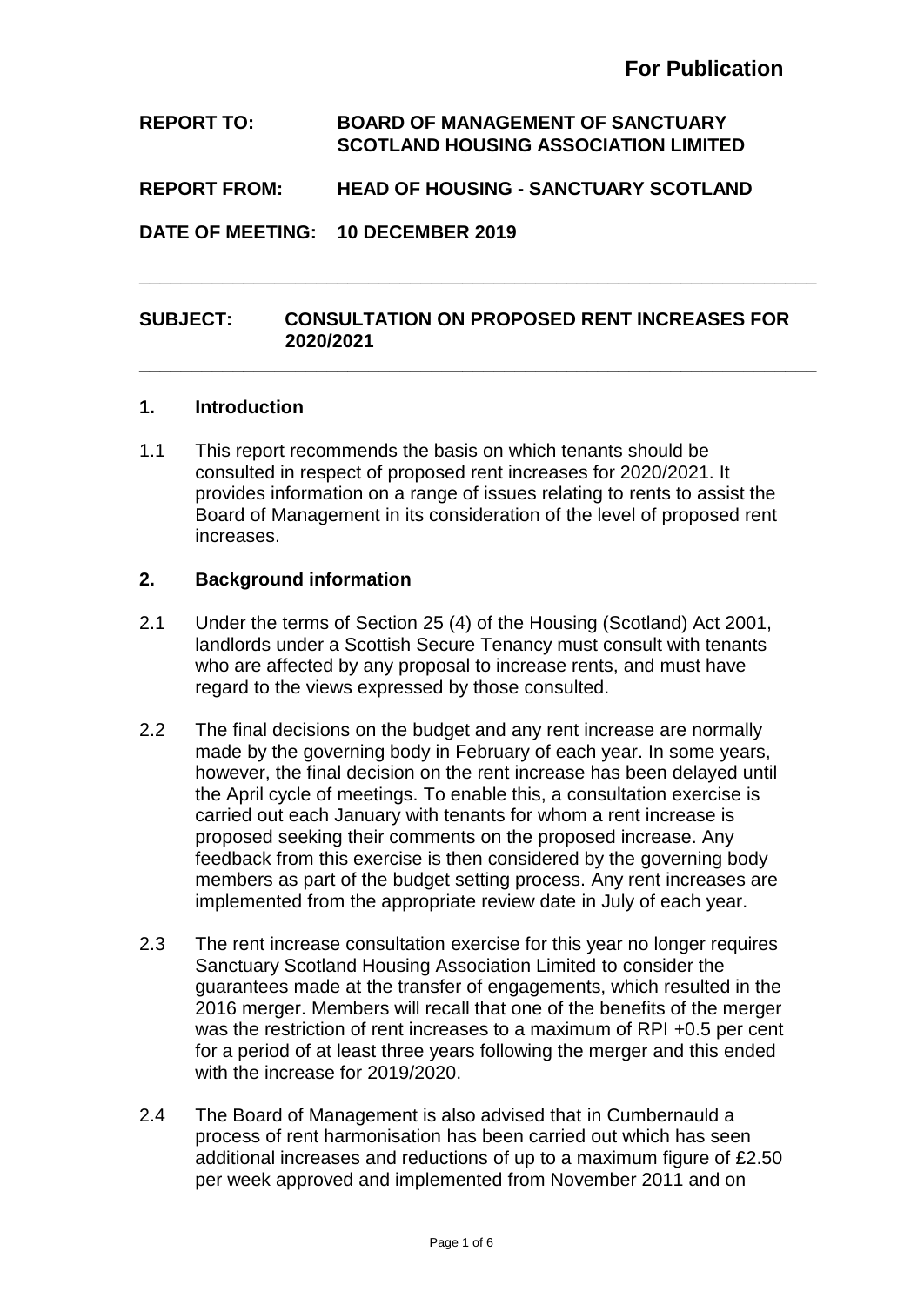each rent increase date until July 2019. There are still a number of properties where the rents have not yet reached target levels. This process requires to continue, with a further increase to be applied in future years until the target rents are reached. The over-riding principle on which the rent harmonisation exercise had been based was that it should have an overall neutral impact on the total amount of rental income generated. Although the principles on which the rent harmonisation exercise is based have been widely understood and endorsed by Cumbernauld tenants under the banner of "fairer rents", as we near the completion of this exercise it must be noted that only rents that are below target remain to be harmonised.

2.5 A total of 14 properties have yet to be harmonised and set to their target rents.

## **3. Rent setting framework**

3.1 Members will be aware that much of Sanctuary Scotland Housing Association's housing stock has been assembled by way of various stock transfers, mergers or other similar transactions, during which rent "guarantees" were agreed. These arrangements normally dictate maximum rent increases which can be applied and have been incorporated into contracts accepted by Sanctuary Scotland Housing Association. The various agreements which are still in force are shown below in Table 1:

| Area/estate                 | <b>Rent restriction</b>                            |
|-----------------------------|----------------------------------------------------|
| Priesthill new build (Orlit | Maximum increase of RPI only (contract ends        |
| replacement only)           | 2033), 206 units                                   |
| West Central Pollok project | Maximum increase of RPI only (contract, in         |
|                             | perpetuity), 26 units                              |
| Muirshiel project           | Maximum increase of RPI + 1 per cent (contract     |
|                             | with Glasgow City Council in perpetuity), 94 units |
| Anderston - new build stock | Maximum increase of RPI +1 per cent only (stock    |
|                             | transfer commitment to tenants ends 2024), 413     |
|                             | units                                              |

3.2 Table 1

- 3.3 This year however, the intention is to set out three different options for the 2020/2021 rent increase explaining how each option will affect our re-investment plans and on which tenants will be asked to comment, the option chosen will be applied to all rent accounts.
- 3.4 There are no contractual commitments or any stock transfer commitments in place for any of Sanctuary Scotland Housing Association's other developments. In the interests of equity, the same level of rent increase has applied for such properties as for the majority of mainstream properties. Since 2011 this has resulted in an actual rent increase of less than Retail Price Index (RPI) plus 1 per cent.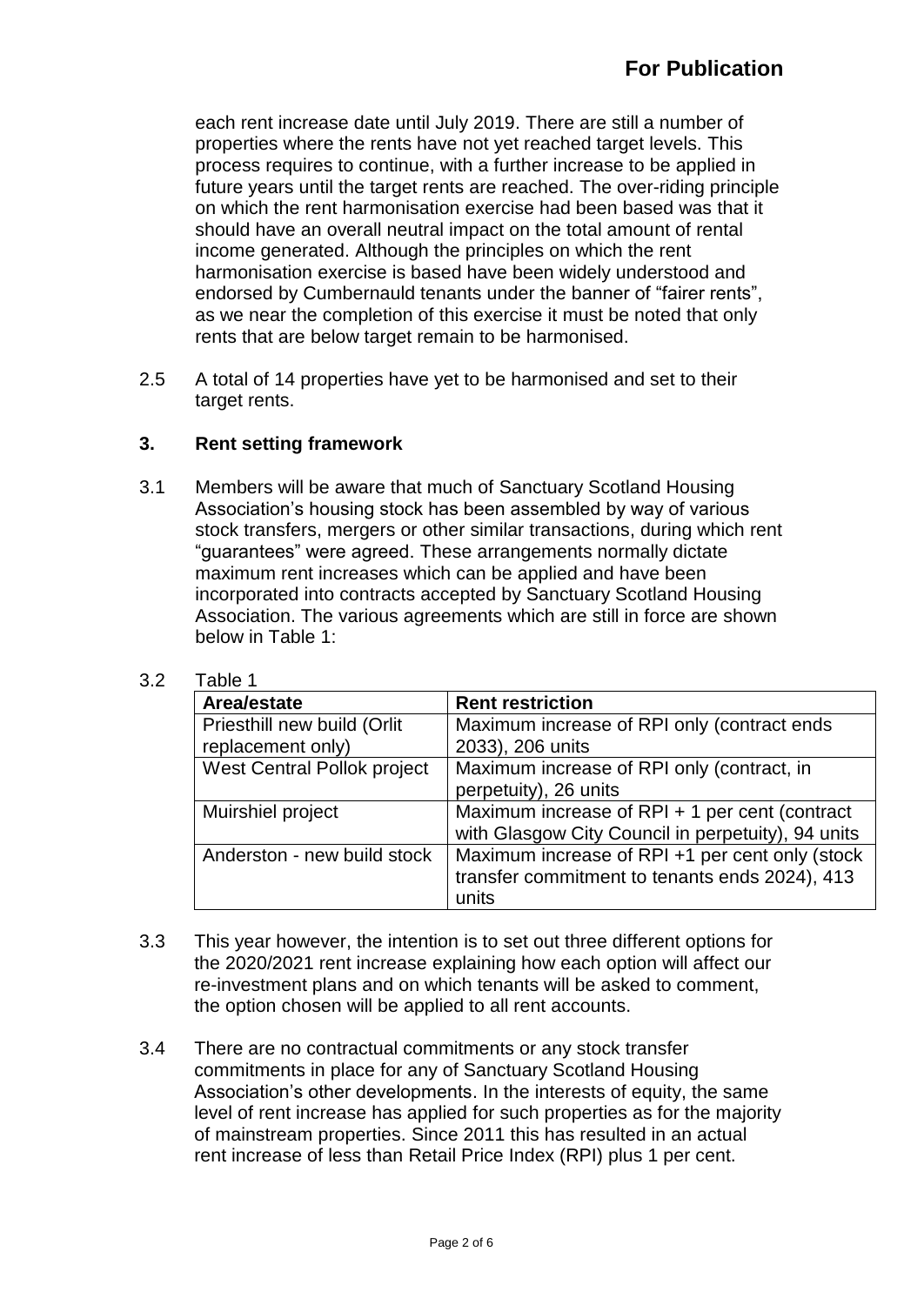3.5 There are varying levels of contractual commitments or guarantees in place and Sanctuary Scotland Housing Association has in the past applied the maximum increase permissible under these contracts or guarantees, which has resulted in differential levels of rent increase. These differential rent increases have increased the difference in rent levels between properties, sometimes in adjoining estates. It has been these differing levels of rent increase that have attracted the most adverse comments from tenants in previous consultation exercises. Sanctuary Scotland Housing Association is committed to review the process of rent harmonisation, however the impact over time of these contractual commitments has limited the scope for this piece of work to a significant degree.

# **4. Considerations**

- 4.1 The base date which has in the past been used as the relevant RPI figure for rent increases is November each year. This month was specified in some of the original stock transfer contracts and some early tenancy agreements. The RPI rate for November 2019 may not be known by the date of the Board of Management meeting. The level of RPI over the period since October 2018 is shown at **Appendix 1**. RPI has fallen over the past 12 months from the rate as at October 2018 which was 3.3 per cent. Over the last three years RPI has fluctuated from 2.2 per cent at its lowest point to 4.1 per cent, the average RPI rate during this period is 3.2 per cent.
- 4.2 While it had been normal practice for many years to increase rents by the maximum available under the terms of the various contracts and commitments, in recent years it has been possible for Sanctuary Scotland Housing Association to restrict the maximum level of rent increase. Details of the maximum rent increases applied over the past 20 years are shown in **Appendix 2**. For those estates which have contractual commitments limiting rent increases to RPI only, the level of increase which has been applied has always been at the relevant rate of RPI.
- 4.3 The current financial business plan, as approved earlier this year, is now based on assumed annual rent increases of RPI +0.5 per cent. This has resulted from adjustments made to the cost base over recent years, including the shared operating platform with the former Sanctuary Cumbernauld and Tenants First. The draft budget for 2020/2021 currently being prepared for consideration by the Board of Management is therefore based on an assumed maximum rent increase of RPI +0.5 per cent.

# **5. Consultation on proposed rent increase**

5.1 While budgets for the next financial year are still being developed, taking the considerations outlined in Section 4, it is considered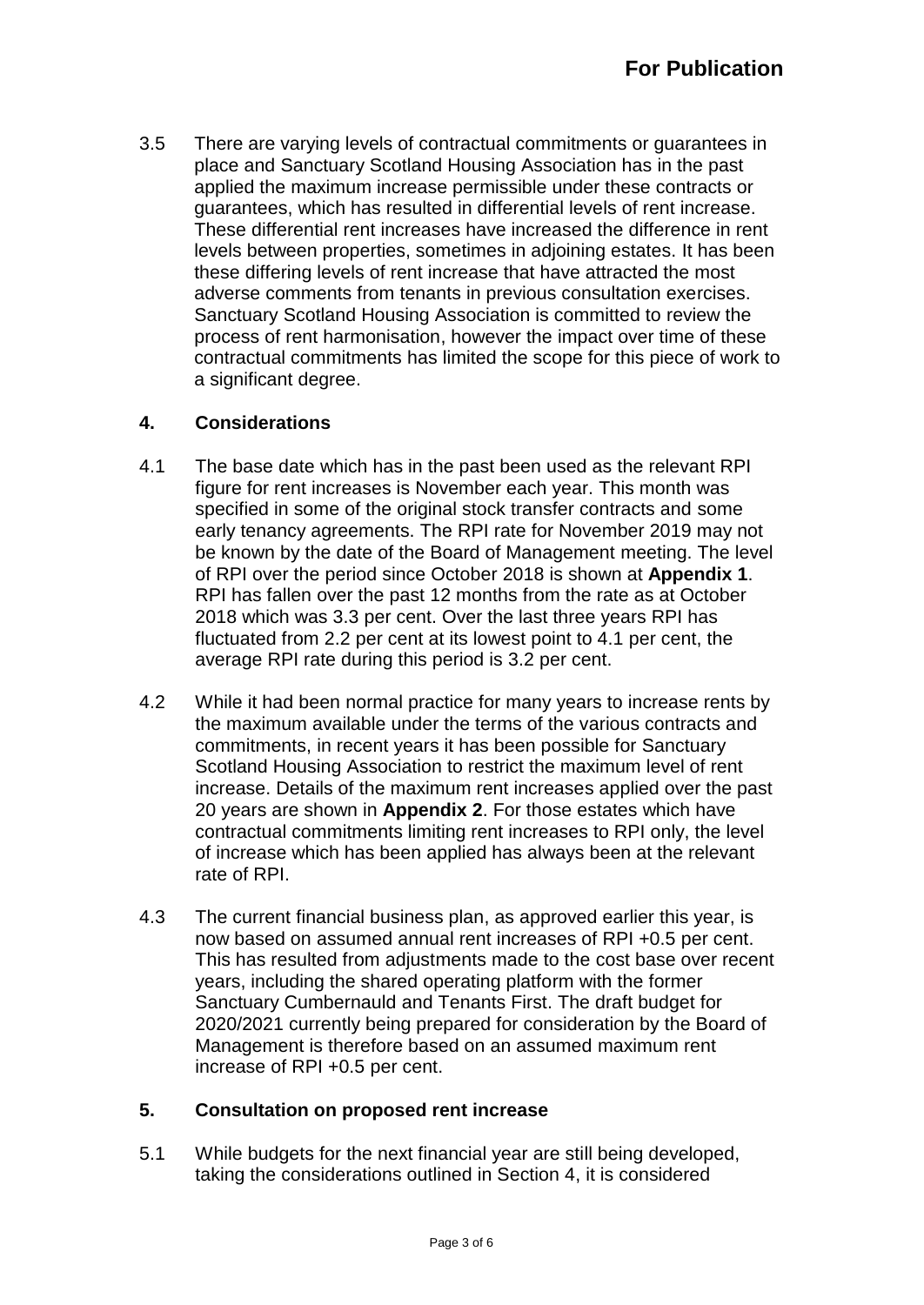appropriate that Sanctuary Scotland Housing Association should consult with tenants on the following options;

- A rent increase of RPI  $+0.5$  per cent (if this figure is less than 3 per cent this will be option 1) or,
- A capped rent increase of three per cent for each of the next three years or,
- A rent increase of RPI + one per cent.
- 5.2 The relevant RPI figure (for November 2019) should be known by mid December 2019 so it will be possible to provide tenants with examples of actual rent increases as part of the consultation exercise if requested.
- 5.3 It is proposed that the consultation exercise for this year will be based on a pamphlet sent to all affected tenants detailing what rents have helped to deliver in terms of improvements to homes, neighbourhoods and services. Tenants' views from previous consultations and satisfaction surveys will be highlighted, options presented for the first time and tenants will be offered an opportunity to comment on the proposals. Discussions with our National Residents Review Panel and meetings with local tenants' focus groups will also be arranged.
- 5.4 The normal timetable for the rent consultation and increase process is as follows:

| Month         | <b>Timeline Detail</b>                        |
|---------------|-----------------------------------------------|
| December      | Board of Management approves consultation     |
|               | process and pamphlet issued to tenants.       |
| January       | Tenants consider proposals and comment on     |
|               | options provided.                             |
| February      | Analyse responses and report outcome of       |
|               | consultation exercise to Board of Management. |
|               | Decision taken on level of rent increase and  |
|               | budget.                                       |
| By end of May | Issue rent increase notifications.            |
| July          | Rent increase takes effect.                   |

5.5 Table 2

5.6 The above timetable reflects the fact that a minimum of 28 days' notice of any rent increase has to be given to tenants. This requires increase notifications to be issued to tenants by the end of May 2020.

# **6. Affordability Exercise**

6.1 At the recent Board of Management away day on 17 November 2019, Board members considered the Scottish Federation of Housing Associations (SFHA) definition of affordability. The definition states that, "for a rent (including service charges) to be affordable, a household with one person working 35 hours or more should only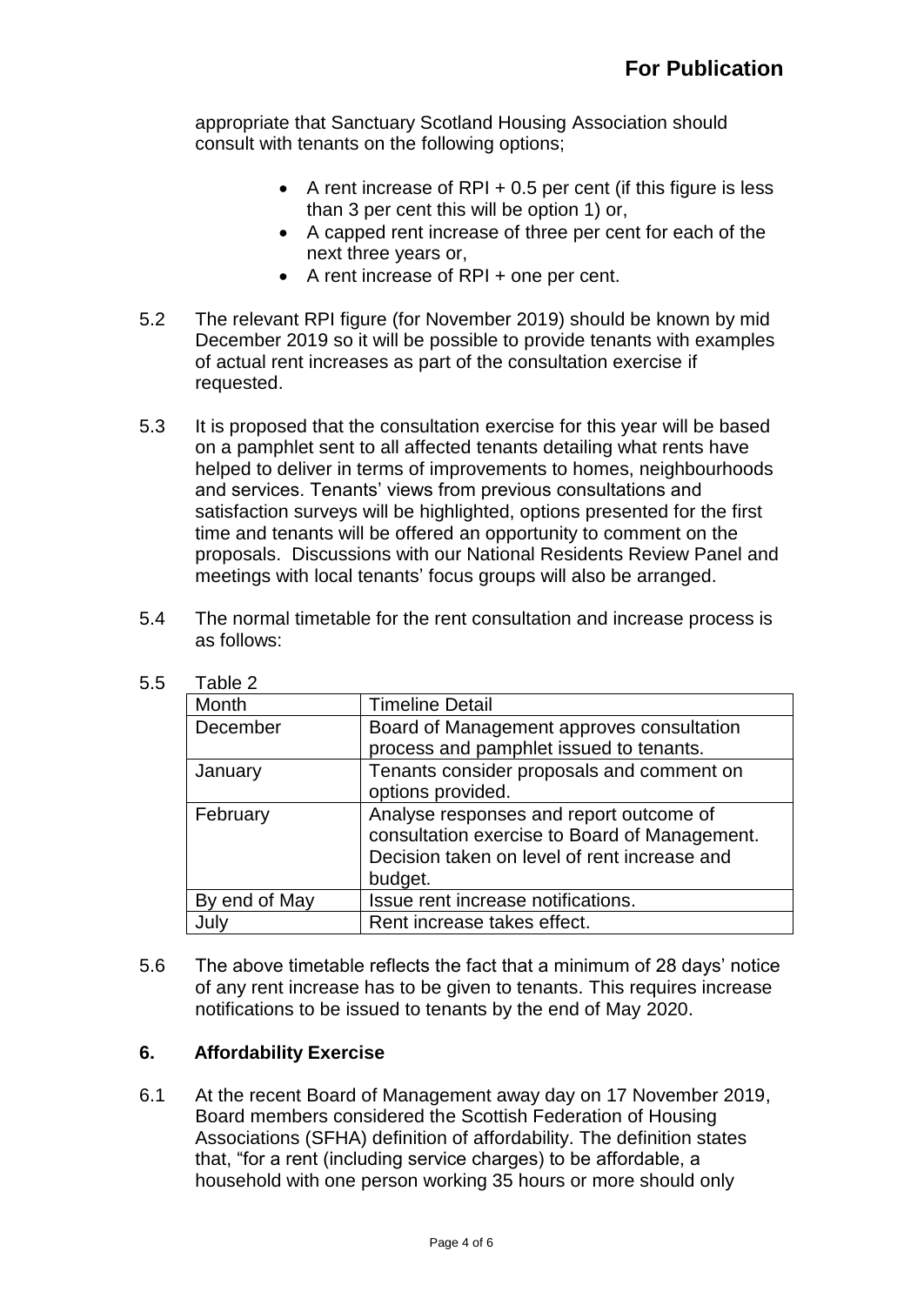exceptionally be dependent on Housing Benefit (or Universal Credit) in order to pay it".

- 6.2 Our Financial Planning team have provided at **Appendix 3** an analysis of affordability in relation to the proposed annual rent increase. The purpose of their report is to measure rents applied to Sanctuary Scotland Housing Association tenancies against the thresholds defined in the SFHA affordability guidance. This will allow the Board of Management to consider the impact in relation to affordability on tenants' rents when approving the rent increase for 2020/2021.
- 6.3 The outcomes from this analysis on the various scenarios tested show a shift in the geographical areas where rent, following a rent increase and changes to household income, potentially become unaffordable. Although one bedroom properties in Aberdeen and Aberdeenshire remain affected, the analysis shows a much greater impact on our properties, including new builds, in Glasgow and Renfrewshire. The properties affected are in high demand areas with low turnover. Our stock in Dundee remains largely unaffected and none of the properties in North Lanarkshire show as potentially unaffordable.

#### . **7. Appraisal**

- 7.1 Risk management
- 7.1.1 RM 3 Cost and income pressures; the level of annual rent increase is of great significance to Sanctuary Scotland Housing Association's financial position. Sensitivity analysis applied to long-term business plans and financial projections highlights the level of rent increase as the most significant variable in terms of its impact. Setting an appropriate rent increase contributes to the management of the risk associated with this.
- 7.1.2 RM 10 Legislative/Regulatory; conducting a consultation exercise with tenants on the proposed level of increase also ensures that relevant legal and regulatory requirements are satisfied.
- 7.2 Impact on diversity
- 7.2.1 This report has no direct diversity implications. Any rent increases are applied consistently across all tenancies.
- 7.3 Value for Money
- 7.3.1 The costs of the rent consultation exercise are covered by approved budgets. Tenants may make a "value for money" judgement on the levels of rent charged by Sanctuary Scotland Housing Association.